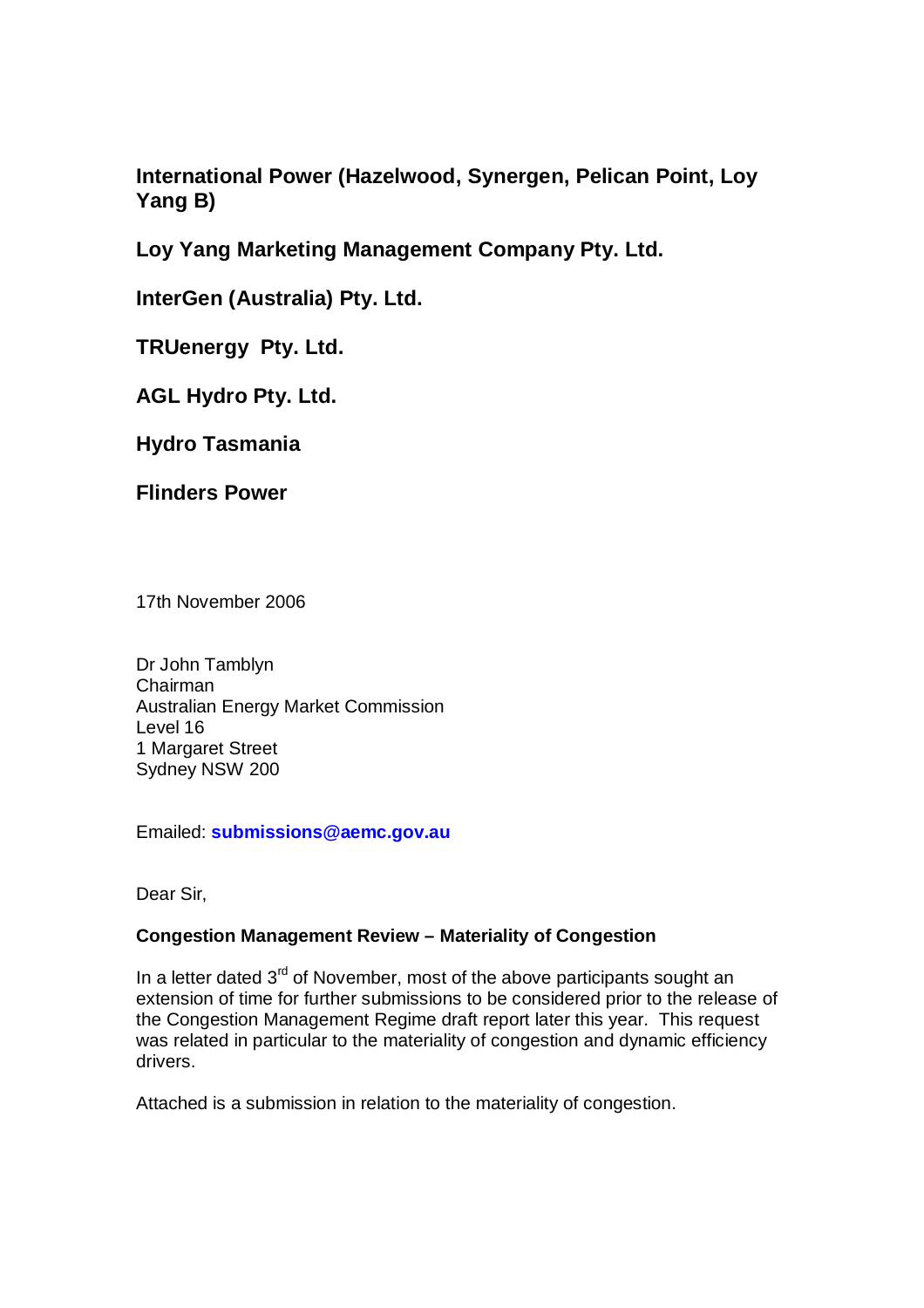As stated in the earlier letter it is not adequate to assess the materiality issue solely on historical measurement of congestion or the performance of TNSPs in building transmission. The reasons for this are explained in the attached submission.

Other work in relation to the materiality of congestion and dynamic efficiency drivers is continuing and will be submitted as soon as it is available.

If you have any questions in relation to this request, please call Roger Oakley on (03)9612 2211.

Yours faithfully,

……………………………………… **Ken Thompson Alex Cruickshank**

General Manager Loy Yang Marketing Management AGL Southern Hydro Pty. Ltd. Examples and the material manager<br>
Company Pty. Ltd.<br>
Company Pty. Ltd.<br>
Company Pty. Ltd. General Manager Manager NEM Development

……………………………………… **Ben Skinner** Regulatory Manager **Stephen Orr** Wholesale Markets, Truenergy Pty. Commercial Director Ben Skinner Regulatory Manager<br>
Wholesale Markets, Truenergy Pty. Commercial Director<br>
Ltd. Markets, Truenergy Pty. Commercial Director International Power

#### ……………………………………… **Don Woodrow Reza Evans**

Manager Public Policy and Regulation Regulation **Development** Intergen (Australia) Pty. Ltd. Flinders Power

Don Woodrow<br>
Nanager Public Policy and<br>
Reza Evans<br>
Regulation<br>
Intergen (Australia) Pty. Ltd.<br>
Tlinders Power<br>
Flinders Power Manager Public Policy and **Exam Manager Regulation & Market** 

……………………………………… **David Bowker**

Manager Regulation Affairs Hydro Tasmania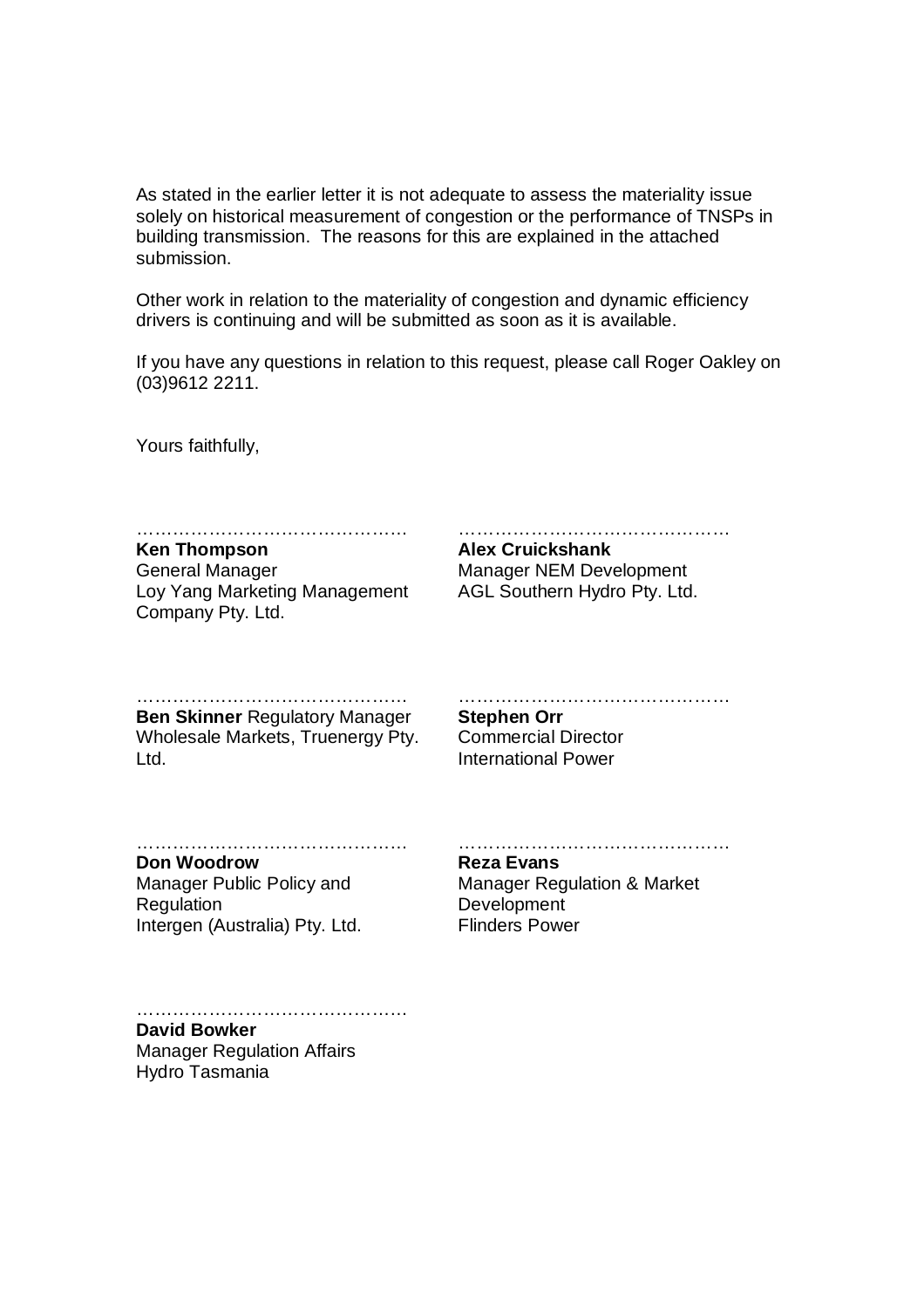# **Why intra-regional congestion is not immaterial**

A supplementary submission to the AEMC Congestion Management Review

- from  $f$  from  $-$  from  $-$ 

> International Power Loy Yang Marketing Management Co intergen in der der antalten der antalten in der antalten der antalten der antalten der antalten der antalten the control of the control of the TRUenergy  $\Gamma$ AGL Hydro Hydro Tasmania Flinders Power

> > November 2006

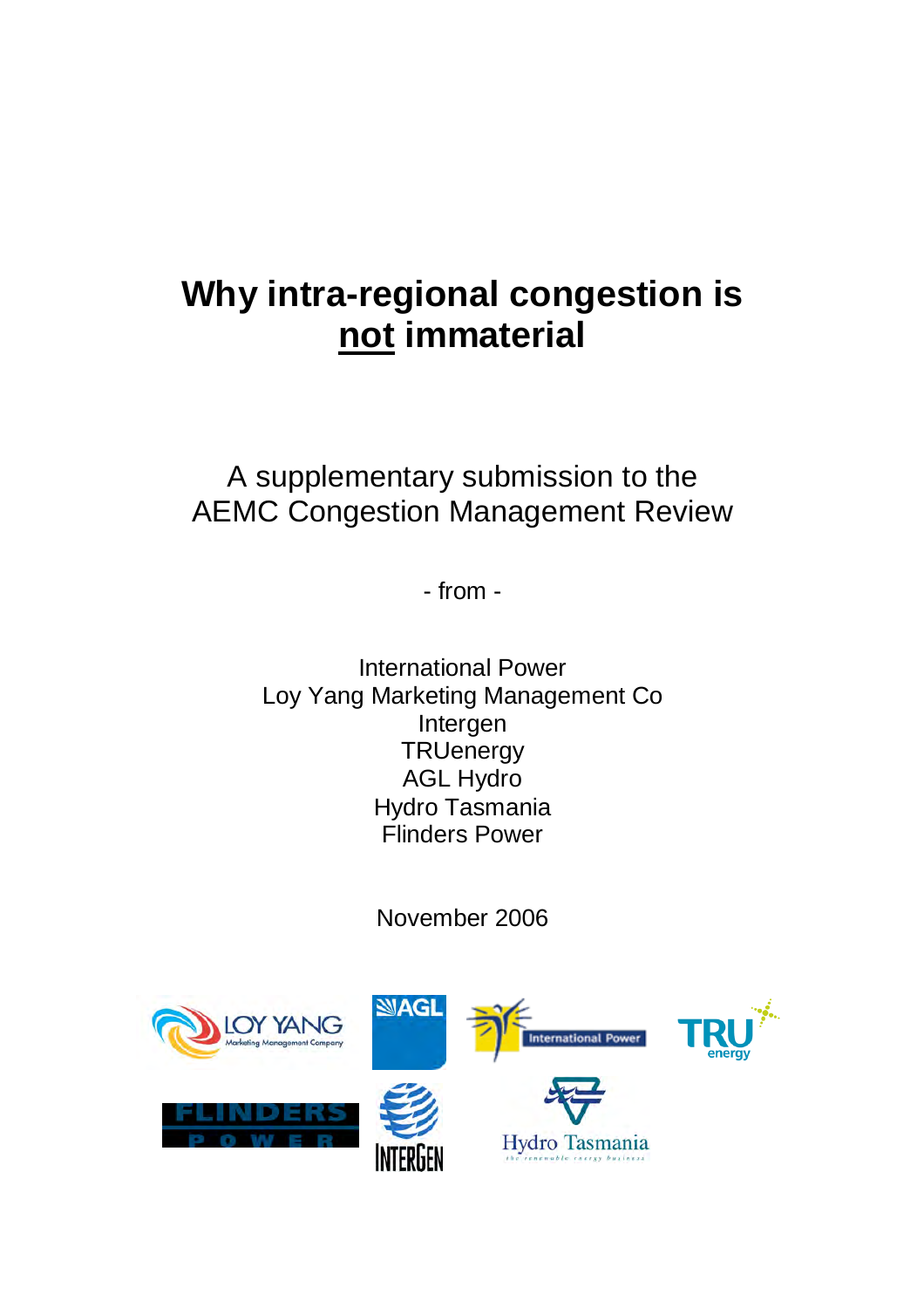# **Contents**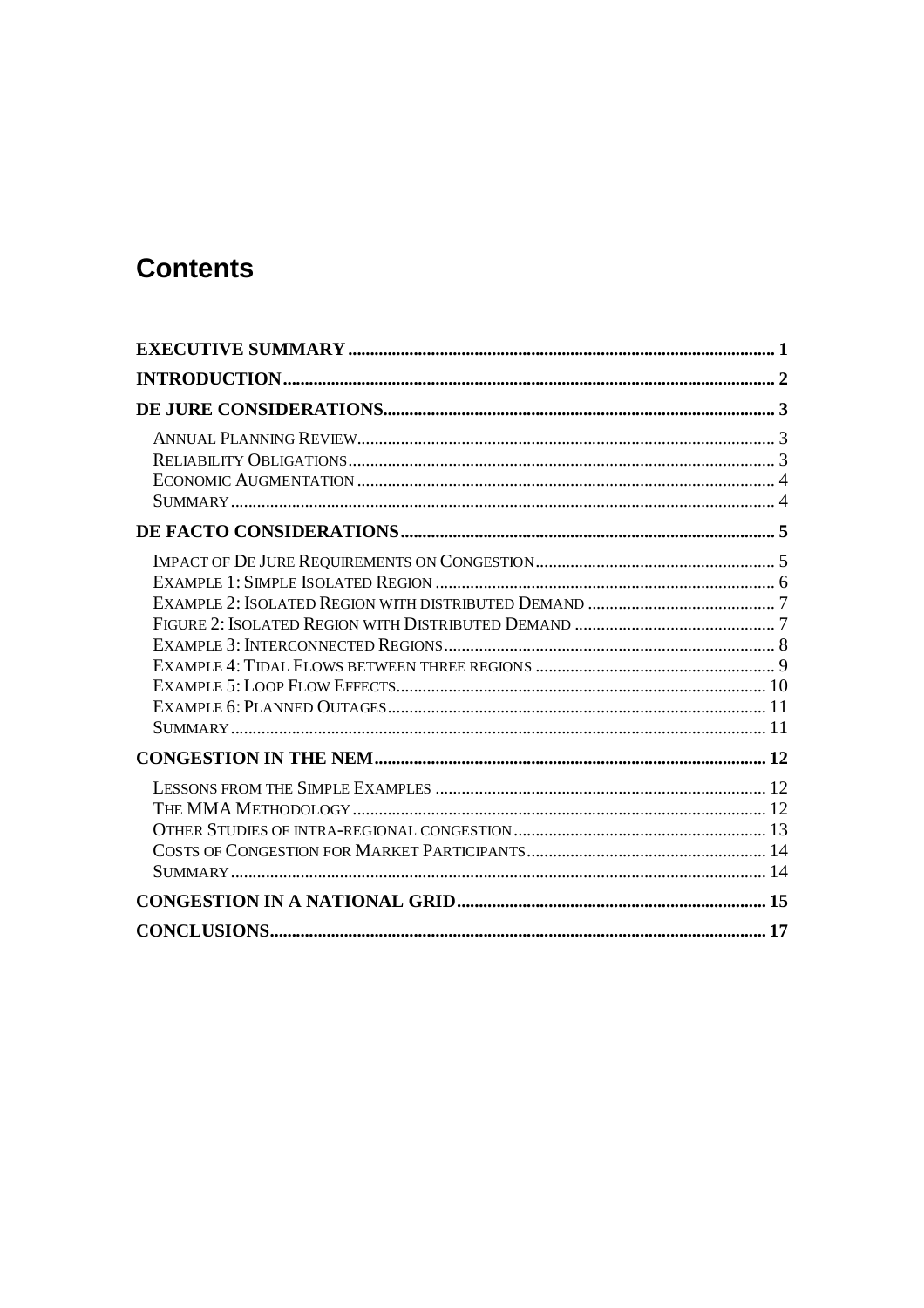# **Executive Summary**

A recent study undertaken by MMA – and submitted to the AEMC congestion management review – reviews the performance of TNSPs in fulfilling their network development role and concludes that, to date, they have been largely successful. It argues that, so long as this level of performance continues, material levels of intraregional congestion will be avoided.

The MMA study is <sup>a</sup> comprehensive and valuable study into the TNSPs' performance. Nevertheless, we consider that its conclusion in relation to intra-regional congestion is flawed. TNSPs are obliged to undertake network augmentation to maintain reliability standards, and may also choose to undertake other economic augmentation. Neither role directly tackles intra-regional congestion, except possibly at times of peak demand where congestion may compromise reliability. Indeed, TNSPs are *prohibited* from augmenting the network simply to relieve constraints unless such augmentation is also required to meet TNSP reliability obligations or is shown to be economic, where the value of congestion avoided exceeds the augmentation cost.

In this submission we consider how constraints may develop in <sup>a</sup> reliable network. We demonstrate, using several hypothetical examples of power systems, that <sup>a</sup> reliable network need not be constraint-free. A simple radial network serving <sup>a</sup> single major load centre will be unconstrained, but constraints will emerge as the grid becomes more complex and interconnected.

> This is how the grid has developed in the NEM, beginning with weakly-interconnected, self-sufficient, State-based grids and evolving into <sup>a</sup> single, complex and stronglyinterconnected grid. Our assessment would predict such an evolution to be accompanied by increasing levels of intra-regional congestion, and we cite some studies of historical data which seem to support this view.

The ultimate goal of grid development, as expressed by the MCE and COAG, is <sup>a</sup> "National Grid", in which political boundaries become irrelevant. In such <sup>a</sup> grid, electrical and political boundaries will rarely align<sup>1</sup>, and it is inter-regional, rather than intraregional, congestion which is likely to become immaterial or at least second-order.

> We conclude that intra-regional congestion is likely to be material in the NEM and will trend upward until it reaches an economic level. This is consistent with – and an inevitable consequence of – the policy objective of achieving <sup>a</sup> reliable and economic National Grid.

This paper does not canvass or propose any particular solution for the management of material intra-regional congestion, the more general issue of how intra-regional congestion might be addressed is beyond the scope of this report. Rather we are concerned that the issue is given appropriate consideration by the AEMC, to allow the consideration and analysis of all possible solutions that would improve productive allocative or dynamic efficiency.

 $<sup>1</sup>$  Accept where this occurs for intrinsic and immutable reasons: for example between Victoria and</sup> Tasmania.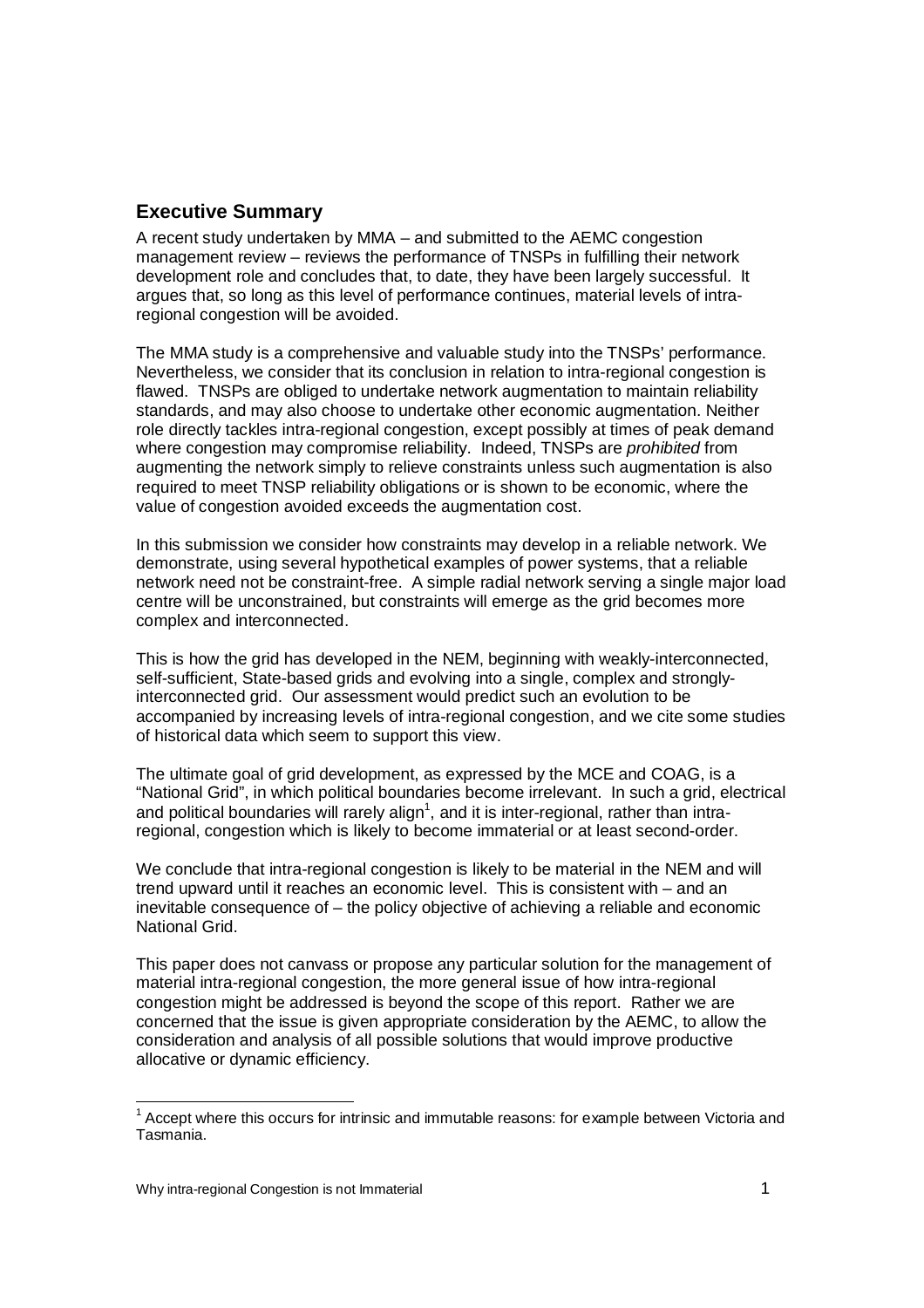# **Introduction**

In its Congestion Management Review, the AEMC is considering possible options for managing intra-regional congestion. Clearly, "do nothing" is an option that must be considered. It may actually be the AEMC's preferred option if it is considered that the costs associated with intra-regional congestion are lower than the cost of developing and implementing new mechanisms to help manage it. Thus, the assessed current and future "materiality" of intra-regional congestion is <sup>a</sup> key input into the review.

A recent submission  $\alpha$  xecent or beginning? A recent submission<sup>2</sup> to the AEMC considers this issue. Based on the findings of a study undertaken by McLennan Magasanik Associates $^3$  (MMA), the submission concludes that:

> TNSPs are committing resources to projects at the right time and in theright location to relieve significant points of intra-regional congestion. MMA expects that TNSPs will continue to make efficient investments in response to emerging constraints.

The MMA study itself concludes that $4$ :

From the review of APRs over the years, it is also clear that TNSPs are anticipating emerging constraints and responding appropriately such that no material [intra-regional] congestion emerges. There are also no indications that the TNSPs will not be able to continue their maintenance of networks in the future such that there are no material and persistent network congestions.

From these statements and other similar statements in the submission, it is strongly implied that TNSPs have obligations (eg "responding appropriately…") to ensure that no material congestion emerges and thus, so long as they continue to "respond appropriately" there will be no material congestion in the future.

This submission argues that, in fact, TNSPs have no obligations to manage intraregional congestion, either explicit ("de jure") or implicit ("de facto"). Thus, it should not be assumed that intra-regional congestion will remain immaterial and, conversely, the emergence of material congestion does not imply any shortcomings in <sup>a</sup> TNSP's performance.

 <sup>2</sup> <sup>2</sup> Letter from Macquarie Generation to AEMC, 25<sup>th</sup> September 2006

<sup>&</sup>lt;sup>3</sup> Management of Intra-regional Constraints, Final Report to Macquarie Generation, MMA,

September 2006, P21 (attached to the Macquarie Generation letter)<br><sup>4</sup> ibid. P2.  $\ddot{\text{ii}}$  ibid, P2.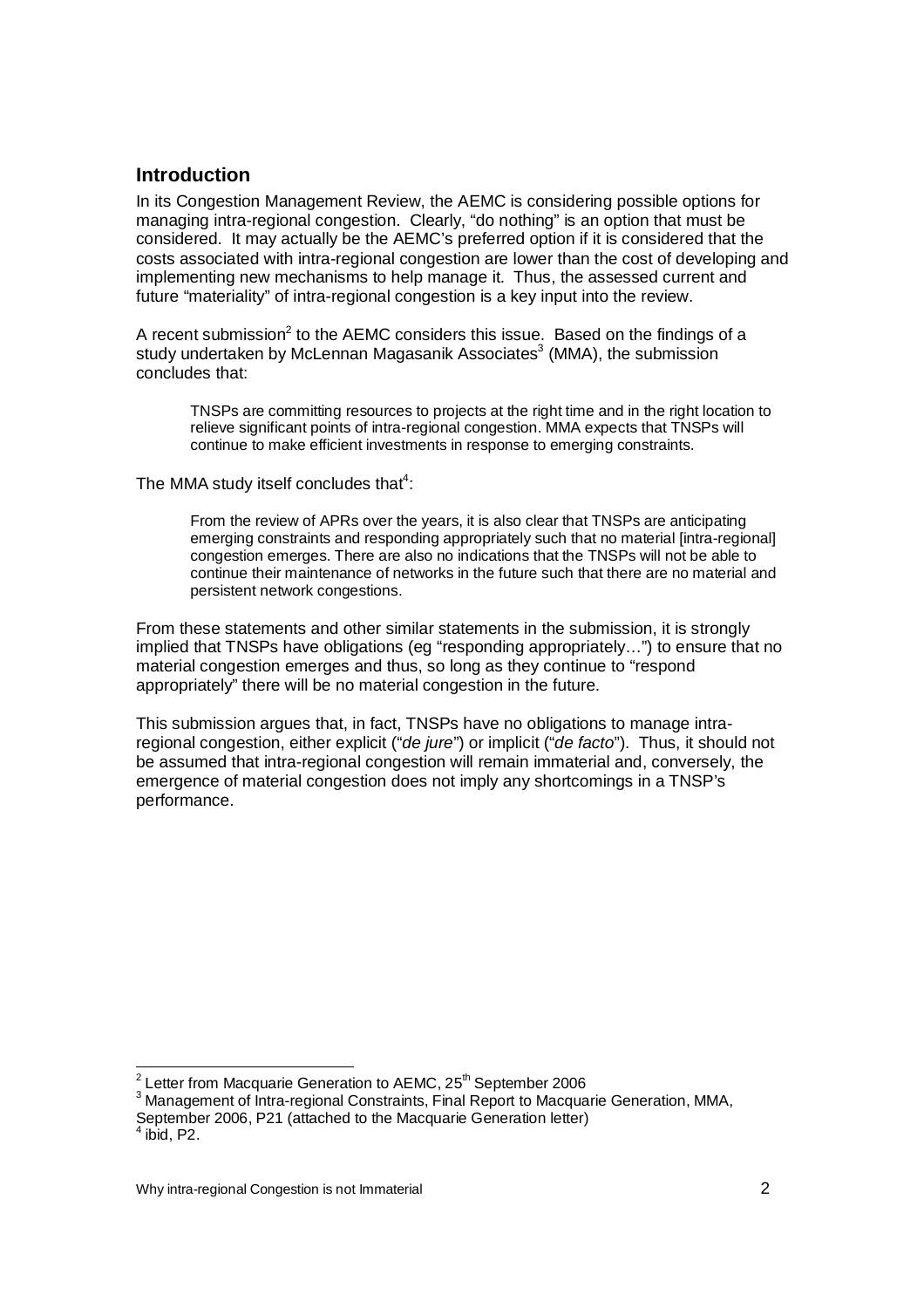# **De Jure Considerations**

#### Annual Planning Review

The National Electricity Rules ("the Rules") require 5 that TNSPs publish an annual planning report that, inter alia, presents:

<sup>a</sup> forecast of constraints and inability to meet the network performance requirements

the proposed solution to the constraint or inability to meet the network performance requirements requirements

> other reasonable *network* and non-network options considered to address the actual or potential *constraint* or inability to meet *network* performance requirements

The juxtaposition of "constraint" and "network performance requirements" in these Rules is unfortunate since, as <sup>a</sup> TNSP is clearly obliged to achieve the latter, it might easily be assumed that it is also obliged to relieve the former. But this is not the case. Although <sup>a</sup> TNSP is obliged to identify constraints and options for relieving them, it is not obliged actually to augment the network accordingly. Indeed, on the contrary, it is prohibited from augmenting the network unless such augmentation is required to meet TNSP reliability obligations or is shown to be economic. This is discussed further below.

### Reliability Obligations

A TNSP is obliged to augment its network as necessary to maintain reliability standards. These are specified in clause S5.1.2.2 of the Rules and also in different jurisdictional planning standards applying in each State. Without going into <sup>a</sup> detailed examination of these requirements, it is generally accepted that these are:

- § in NSW and Queensland, the requirement to ensure that, with all assets except for planned outages in service, all demand can be securely supplied: ie <sup>a</sup> deterministic n-1 planning standard;
- § in Victoria, the requirement to ensure that levels of unserved energy (USE) are economic, when valued at <sup>a</sup> specified "value of customer reliability" (VCR): typically around \$30,000/MWh: ie <sup>a</sup> "probabilistic" planning standard;
- § in Tasmania, <sup>a</sup> mix of deterministic and probabilistic standards; and
- § in South Australia, various deterministic planning standards (eg N-1, N-2 etc) on different parts of the network

More important is what these reliability standards do not say. They do not require that in-merit generation  $\frac{1}{2}$   $\frac{1}{2}$   $\frac{1}{2}$   $\frac{1}{2}$   $\frac{1}{2}$   $\frac{1}{2}$   $\frac{1}{2}$   $\frac{1}{2}$   $\frac{1}{2}$   $\frac{1}{2}$   $\frac{1}{2}$   $\frac{1}{2}$   $\frac{1}{2}$   $\frac{1}{2}$   $\frac{1}{2}$   $\frac{1}{2}$   $\frac{1}{2}$   $\frac{1}{2}$   $\frac{1}{2}$   $\frac{1}{2}$   $\frac{1}{2}$   $\frac{1}{2}$  in-merit generation<sup>6</sup> is always able to be fully dispatched. It is quite permissible for some generation to be constrained of  $\vec{r}$  so long as there is other spare generation capacity

 $5$  Clause 5.6.2A

 $\sim$  600  $\sim$  600  $\sim$  600  $\sim$  600  $\sim$  600  $\sim$  600  $\sim$  600  $\sim$  600  $\sim$  600  $\sim$  600  $\sim$  600  $\sim$  600  $\sim$  600  $\sim$  600  $\sim$  600  $\sim$  600  $\sim$  600  $\sim$  600  $\sim$  600  $\sim$  600  $\sim$  600  $\sim$  600  $\sim$  600  $\sim$  600  $\sim$  <sup>6</sup> deneration with an offer price below the local Regional Reference Price (RRP)

generation not dispatched that would be dispatched but for intra-regional constraints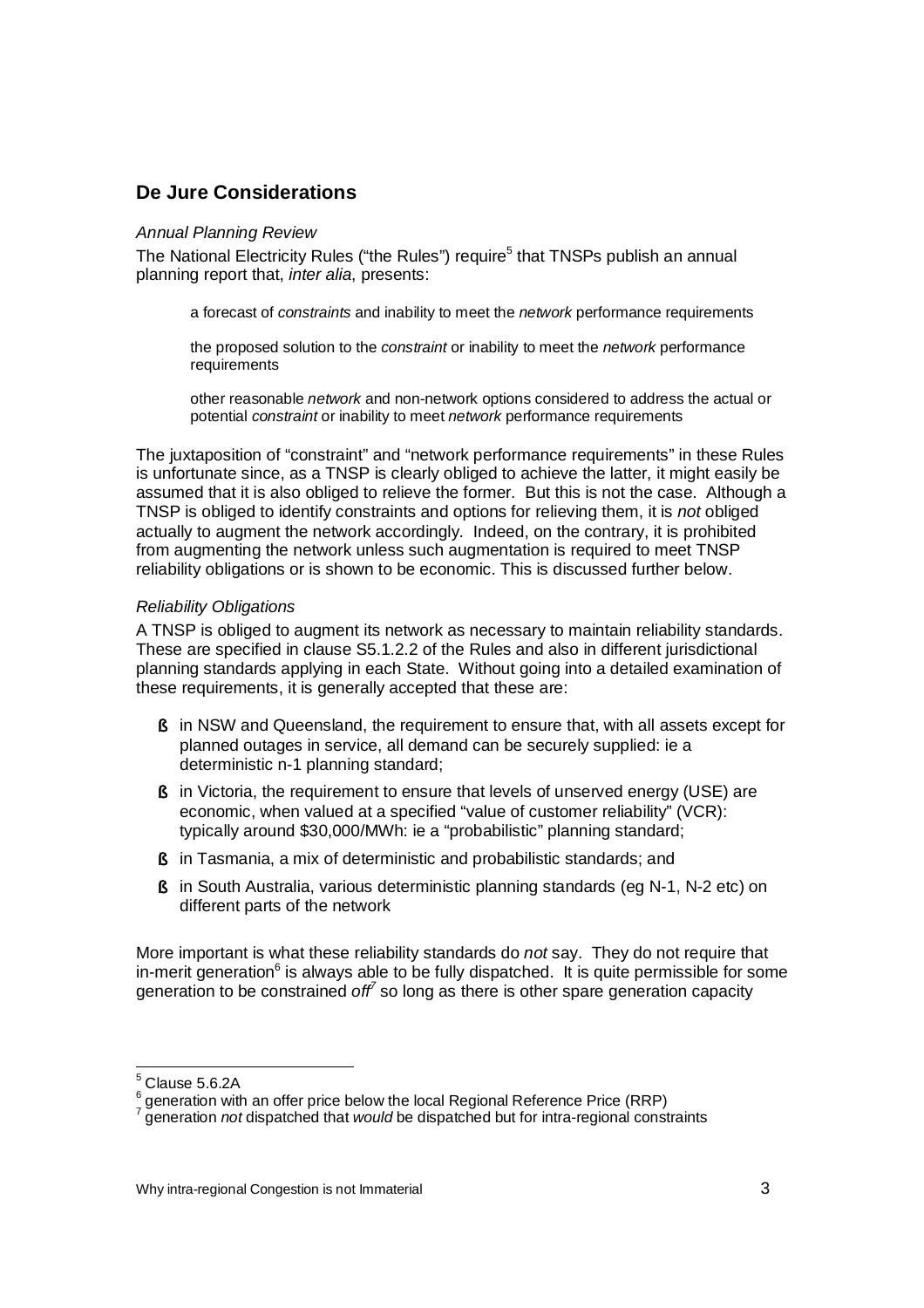available to be constrained  $on^8$  so that demand can continue to be supplied securely (deterministic standard) or with high probability<sup>9</sup> (probabilistic standard).

In short, reliability standards do not explicitly require that material intra-regional constraints are relieved through augmentation. Put another way, their focus is delivery reliability; the standards do not specify transmission reliability for injection or transfer of electricity into the grid  $10$ electricity into the grid<sup>10</sup>.

#### Economic Augmentation

Where reliability is not <sup>a</sup> concern, <sup>a</sup> TNSP may still augment – indeed may only augment – if the augmentation can be demonstrated to be economic: ie if the amount by which the augmentation causes future congestion costs to be reduced exceeds the cost of the augmentation 11 augmentation<sup>11</sup>. The TNSP must also demonstrate that the timing of any economic augmentation is optimal in the sense that the net benefit is maximised.

This implies that some material level of congestion will be tolerated before any augmentation becomes economic. Specifically (based on an NPV calculation), the expected annual congestion must be greater than the annual return on capital of the augmentation needed to relieve the congestion<sup>12</sup>. So, for example, if the relevant discount rate were 10% and the augmentation capital cost were \$50m, annual congestion costs of up to \$5m would be tolerated before the augmentation would be justified.

> In summary, the process of economic augmentation does not imply that all material intra-regional congestion will be relieved. On the contrary, it implies some material level of intra-regional congestion will be tolerated without triggering augmentation.

#### **Summary**

The provisions of the Rules, jurisdictional reliability standards and the Regulatory Test do not create an explicit de jure obligation or incentive on TNSPs to augment their networks to ensure that all material intra-regional congestion is removed.

en andere andere andere andere andere andere andere andere andere andere andere andere andere andere andere a<br>Beste der andere andere andere andere andere andere andere andere andere andere andere andere andere andere an  $8$  generation dispatched that would not be dispatched but for intra-regional constraints <sup>9</sup> Augmenting to maintain a probabilistic reliability standard is really just a special case of

economic augmentation, discussed in the next section, so the analysis in that section generally applies. Note, however, that TNSPs are obliged to undertake such reliability-driven augmentation whereas other economic augmentation is voluntary.<br>
<sup>10</sup> This point has been acknowledged in recent jurisdictional consultations, such as the review of

planning standards in South Australia - refer to the Review of Reliability Standards Specified in Clause 2.2.2 of the Electricity Transmission Code: Draft Decision, ESCOSA, June 2006 (pp27- 28). ESCOSA specifically identified this as a wider issue to be addressed in reviews such as the AEMC's Congestion Management Review.

 $^1$  The TNSP may also take into account any "competition benefits" that accrue from more efficient wholesale energy prices as <sup>a</sup> result of the augmentation. However, these are unlikely to be material in relation to intra-regional augmentation

 $12$  $12$  bringing forward an augmentation by one year creates an additional cost equal to the annual return on capital and allows one year of congestion costs to be avoided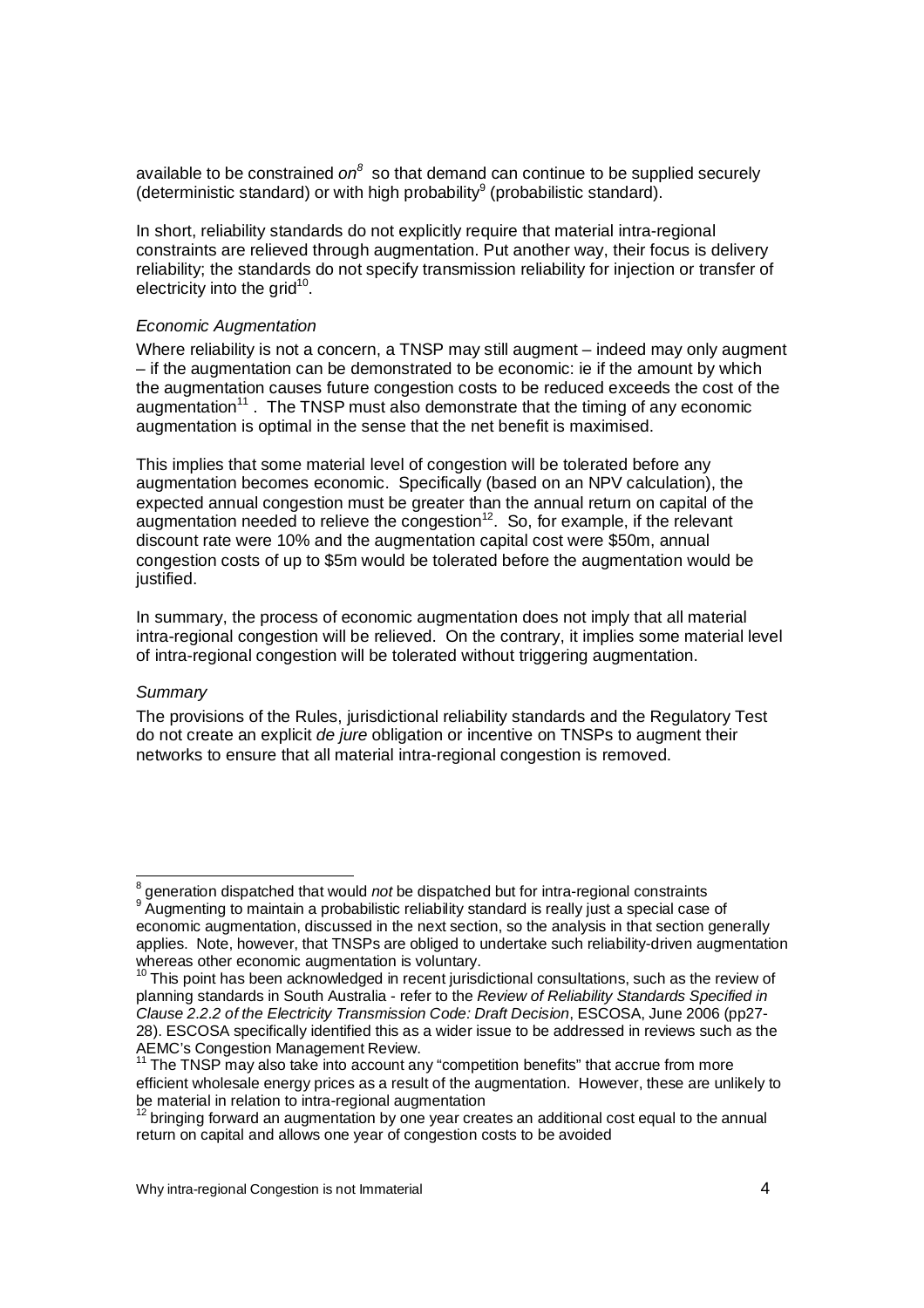# **De Facto Considerations**

#### Impact of De Jure Requirements on Congestion

Notwithstanding the de jure considerations, it may be the case that, by responding to their de jure obligations and incentives (in relation to reliability or economic augmentations), TNSPs have the de facto effect of removing all material intra-regional congestion. It is certainly the case that economic augmentation should maintain intraregional congestion costs at or below some economic level and reliability considerations are likely to ensure that congestion costs are lower still. The question is whether the congestion costs are likely to be so low as to be immaterial<sup>13</sup>. In this section, arguments and examples are presented to demonstrate that this is unlikely to be the case.

> Six simple, stylised examples of power systems are described and discussed below. In each case, reliability standards are maintained but (save for the first example) some intra-regional congestion will occur. For simplicity of illustration, the examples below are designed to achieve an N-0 reliability standard. However, in each case they could be adjusted to achieve N-1 reliability without altering the overall conclusions<sup>14</sup>.

<sup>13</sup>  $13$  neither Macquarie Generation nor MMA have defined what they mean by "material". In the context of the AEMC review, we take it to mean the level at which it is worthwhile implementing<br>additional congestion management mechanisms

 $14$  For example, the transmission capacity of a single, radial line between two points based on an N-0 standard could be generalized to become the secure transmission capacity of <sup>a</sup> meshed network between those same two points using an N-1 standard.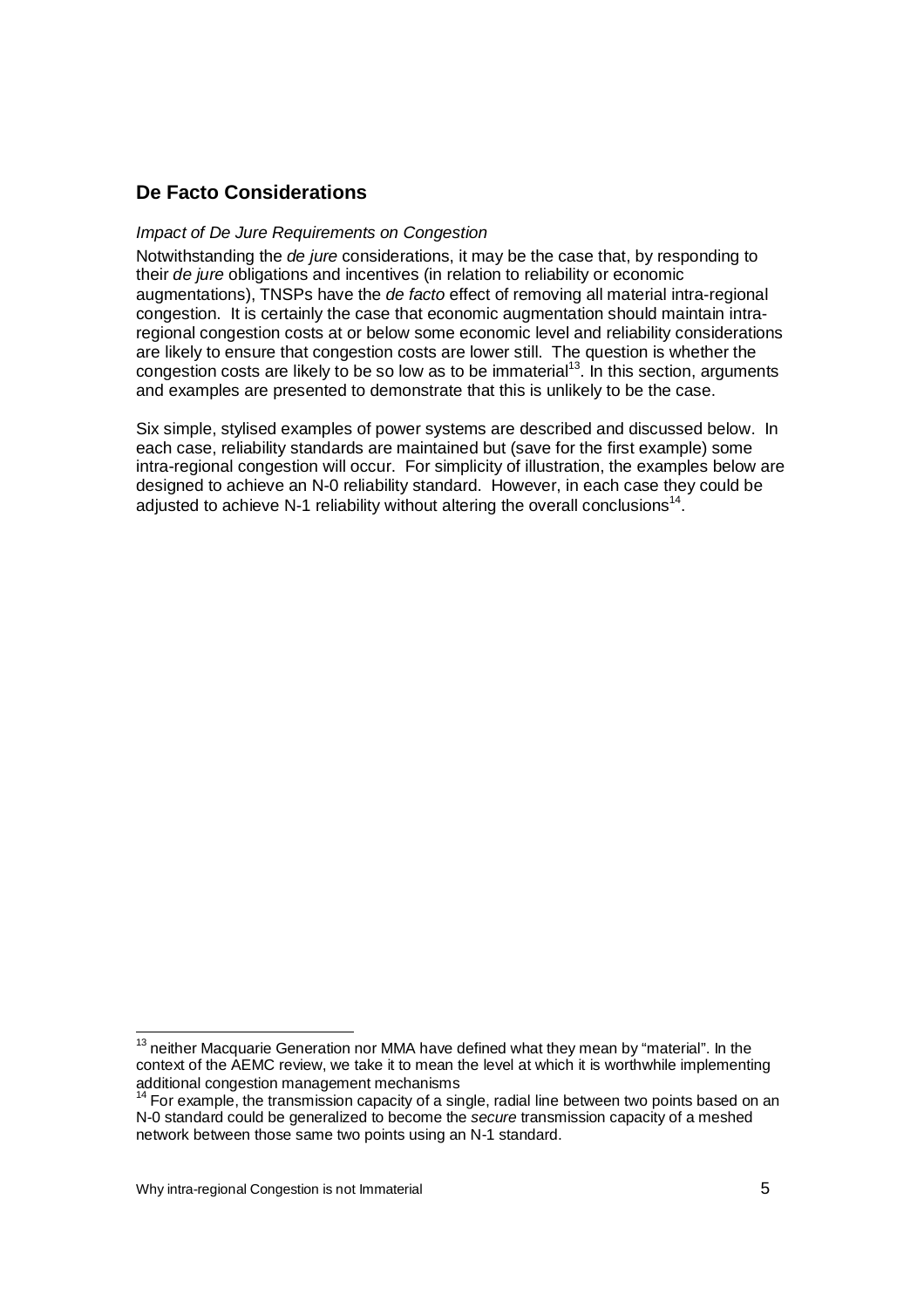Example 1: Simple Isolated Region



Figure 1: Simple Isolated Region

Figure 1 above shows <sup>a</sup> simple example of <sup>a</sup> single demand location being supplied by <sup>a</sup> radial network. If the generation market is in long-run equilibrium, there should be just sufficient generation to reliably supply peak demand. Thus, to meet reliability standards, the TNSP must ensure that there is sufficient transmission capacity to transport all of the generation capacity. In doing so, it will eliminate all intra-regional constraints<sup>15</sup>. In this simple example, therefore, meeting reliability standards is synonymous with removing intra-regional constraints.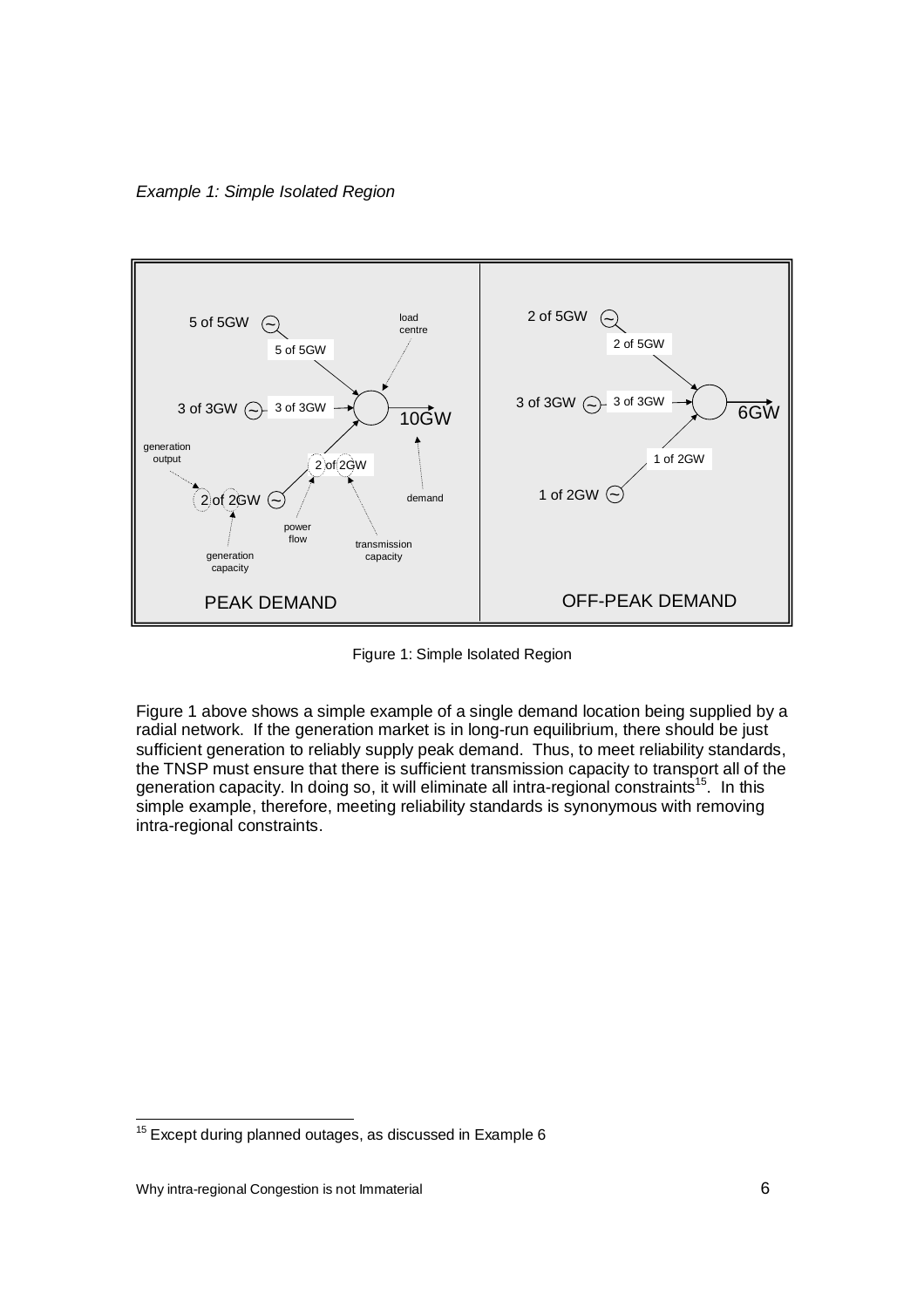Example 2: Isolated Region with distributed Demand



Figure 2: Isolated Region with Distributed Demand

A slightly more complicated example is shown in Figure 2 above. In this case, there are two demand centres, each with local generation sufficient to supply the local demand. In this respect, reliability standards would be met even without any interconnection between the two demand centres. However, the example assumes some economic level of interconnection has been made.

Nevertheless, away from the demand peak, it may be not be possible to dispatch the cheaper generation at full output due to transmission constraints. As noted previously, economic augmentation will not entirely remove these constraints. Thus, even in this very simple example, material intra-regional congestion will occur.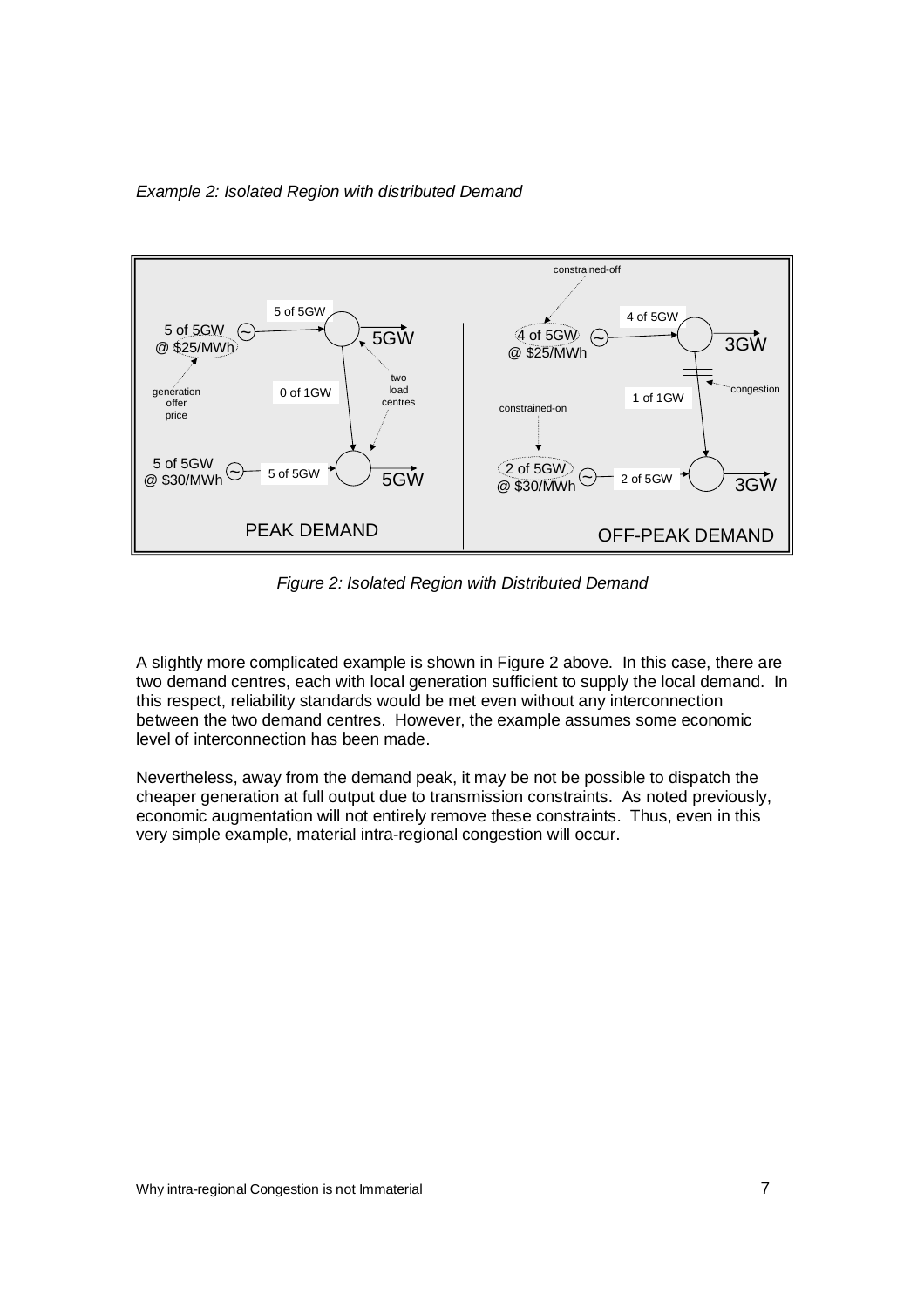Example 3: Interconnected Regions



Figure 3: Interconnected Regions

The previous example can be varied to place the two demand centres in separate regions, each of which are self-sufficient at peak (hence there is no reliability requirement to interconnect the two regions), as shown in Figure 3. Away from peak, the cheaper generation in region A should be dispatched to displace more expensive generation in region B. However, inadequate transmission capacity causes region A generation to be constrained-off. The example has been adapted slightly to make clear that the congestion is intra-regional, not inter-regional.

In this example, it may appear that the interconnector from A to X has limited economic value and would not be built. Or, alternatively that, if it had economic value, then expanding the line from X to B would be similarly economic and the constraint would be relieved. However, the interconnector may have been justified by the value of reserve sharing, or may have been built when region A had surplus generation and B had <sup>a</sup>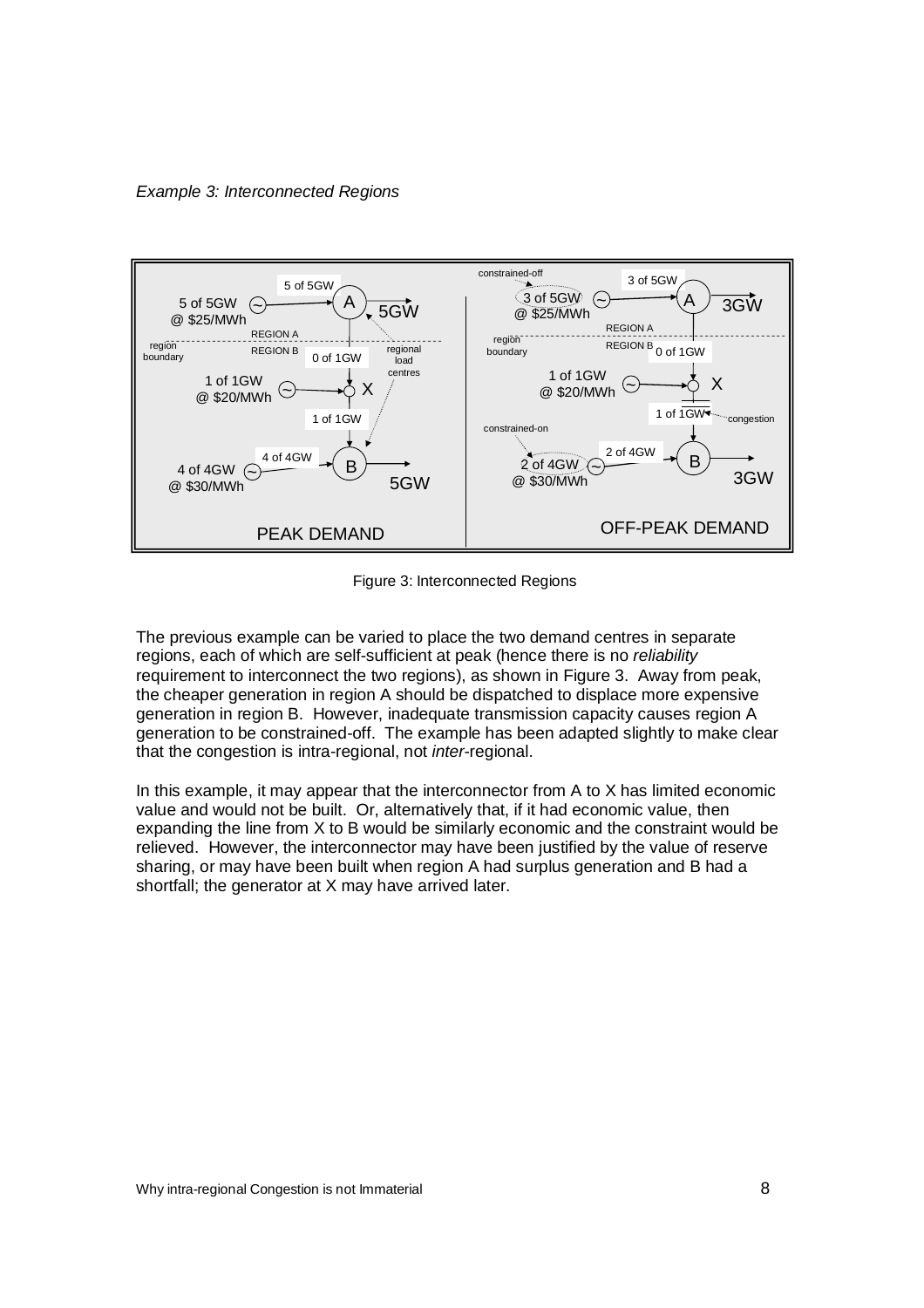

Example 4: Tidal Flows between three regions



A further elaboration of the previous example, now with three regions, is shown in Figure 4. In this case, dispatch economics would suggest that the cheaper generation available from region A should "wheel" through region B to displace the dearer generation in region C. However, the ability to do this may be restricted by constraints in region B: in this example between A and X. Since the region B network is sufficient to supply region B demand, there is no reliability-driven imperative to augment. Augmentation would only occur when economic.

Depending upon the demand pattern and generation mix in each region, it may be possible for the tidal flow to reverse at other times.<sup>16</sup> In this case, intra-regional congestion could occur between Y and B. Since congestion is now taking place in two different places – at different times – it may become even more material before economic augmentation is justified<sup>17</sup>.

 $16$  $16$  of course, for this to happen, the prices of marginal generation in each state would need to change from those shown.

 $17$  For example, suppose the annual costs of capital to build out the constraints between A and X and between Y and B were \$10m and \$20m, respectively. Then annual congestion could reach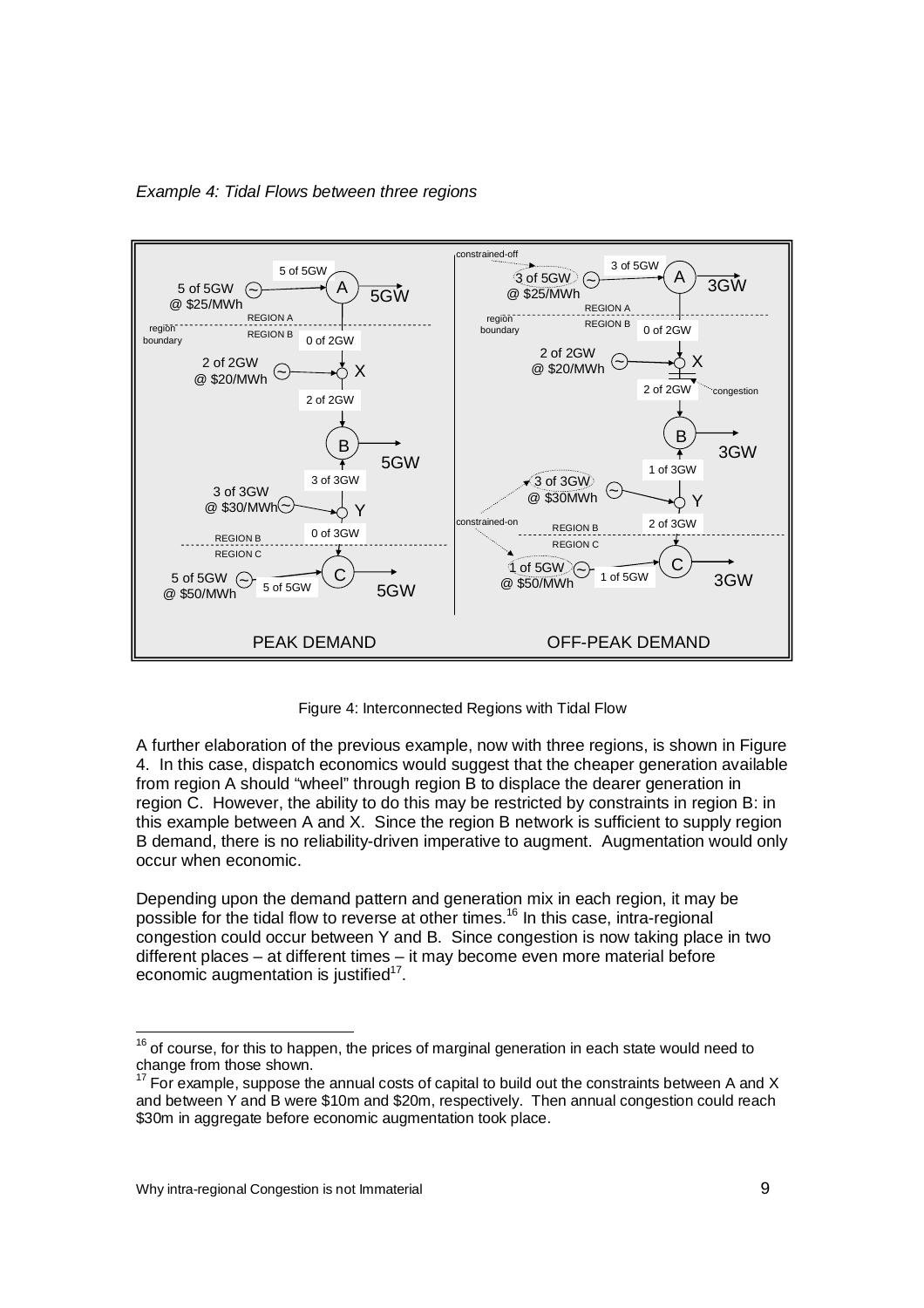Example 5: Loop Flow Effects



Figure 5: Single region with Loop Flows

Figure 5 above introduces <sup>a</sup> simple network loop: <sup>a</sup> triangle with generation at two corners and demand at the third corner<sup>18</sup>. At peak demand, with both generators at full load, loop flow effects are minimised and no constraints arise. However, away from peak, it is not possible to dispatch only the cheaper generation as loop flows would then overload the line between the two generators.

> It would be complex, but not impossible, to develop an equivalent example of loop flow congestion occurring under N-1 planning standards.

 $18$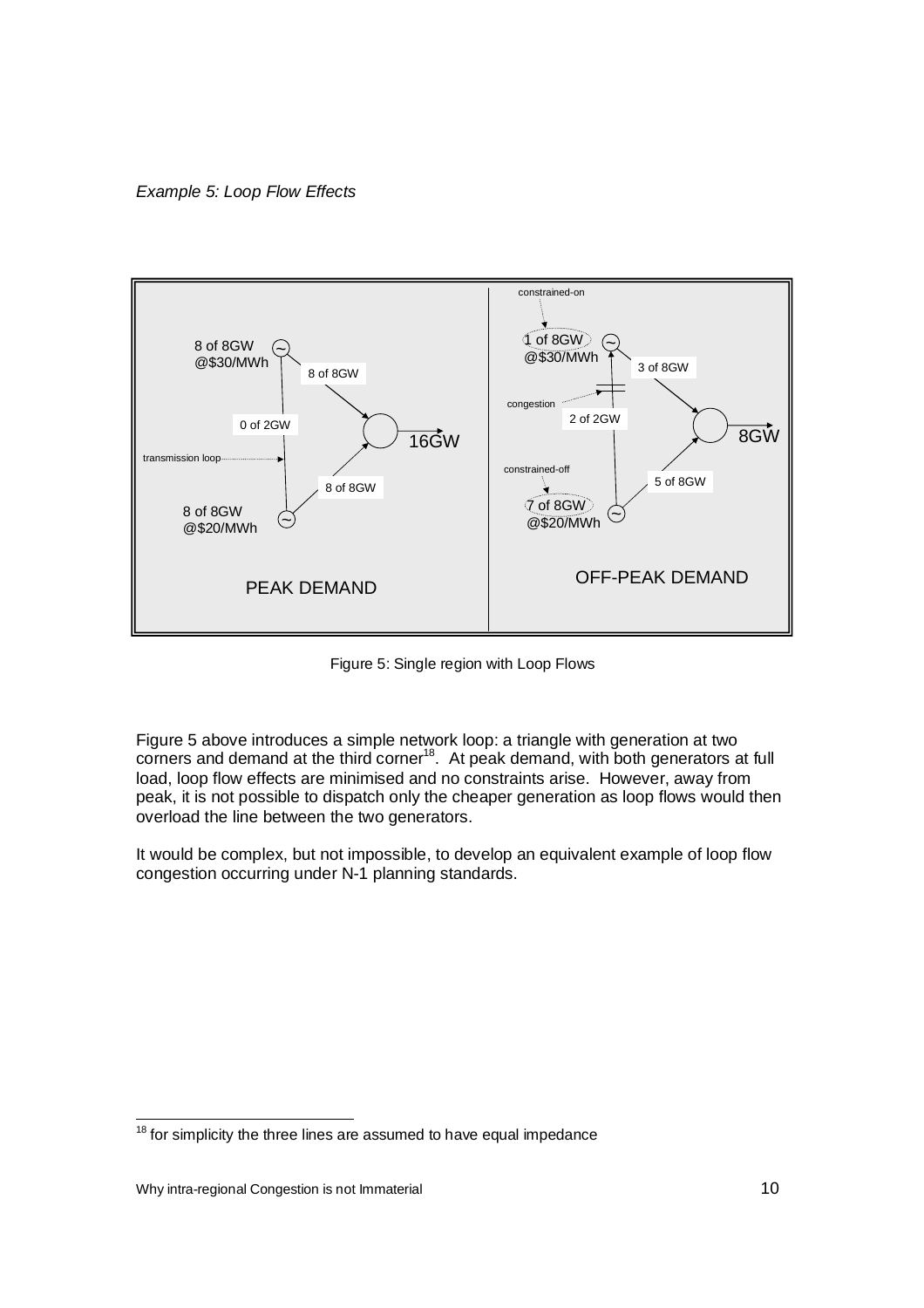Example 6: Planned Outages



Figure 6: single region with planned outages

Figure 6 shows how planned outages in the simple isolated region example can lead to temporary congestion. Admittedly, such constraints are not "enduring" but they may nevertheless be material, particular when many occurrences of such congestion are aggregated.

#### **Summary**

The simple examples in this section have illustrated how intra-regional congestion may arise under <sup>a</sup> number of circumstances and network topologies when, nevertheless, reliability standards continue to be met. Thus, there is no de facto equivalence between network reliability and low levels of intra-regional congestion.

The examples also suggest that the more complex and interconnected the power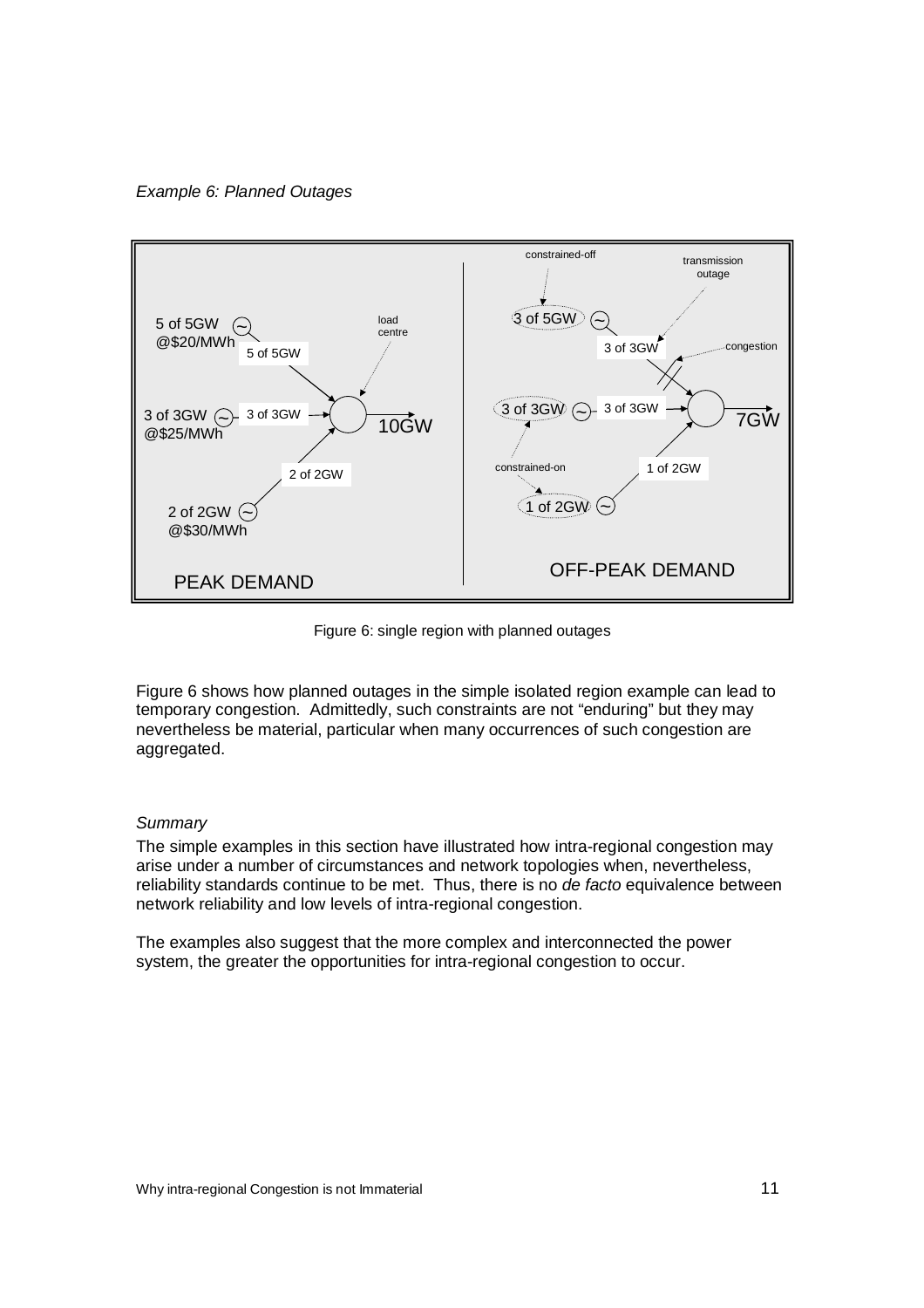# **Congestion in the NEM**

### Lessons from the Simple Examples

The examples in the previous section are hypothetical and highly-stylised. It is not clear to what extent they might occur in the real-world or, if they did occur, how material the resulting congestion would be. To answer these questions would require substantial numerical modelling which is beyond the scope of this submission.

However, the examples do suggest that intra-regional congestion may be low where regions are largely radial and self-reliant. This was, of course, the situation pre-NEM. In the light of this, perhaps it is not too surprising that intra-regional congestion was not material in the early days of the NEM. However, as the NEM develops and increasingly resembles the more complex examples above, we may expect intra-regional congestion to become more material. This is occurring even now at critical points such as Snowy<sup>19</sup> and may be expected to become more widespread over time.

### The MMA Methodology

MMA describe their methodology $^{20}$ MMA describe their methodology<sup>20</sup> as follows:

> To assess how the TNSPs manage intra-regional constraints, the main intra-regional constraints for each NEM region where studied from 2001 to 2006. The issues that were used to analyse how these constraints were managed were based upon the following questions:

- § Did the justification for the project based on reliability or wider market benefits remain consistent during the review period? consistent during the review period?
	- § Was the constraint identified outside the lead time required for the most efficient option to be implemented?
		- § Did the determining factor of timing remain consistent over the period?
		- § Was the project committed in sufficient time to meet the service requirements?
		- § Did the estimated cost remain stable as the planning and design work was refined?
		- § Did the project pass the regulatory test on first application?

If the analysis shows that the answer to these questions are generally affirmative, then it can be ascertained that the intra-regional constraints are being managed in <sup>a</sup> timely and efficient manner such that TNSPs are anticipating emerging congestion and **responding in such <sup>a</sup> way that no material congestion emerges**. [our emphasis]

In short, MMA argues that, if TNSPs perform well at maintaining reliability standards and at undertaking economic augmentations, then congestion will remain immaterial. This would be true if such TNSP performance had a de jure or de facto connection to congestion materiality. As we have seen, this is not the case.

In the light of this, we do not share MMA's confidence in predicting that congestion is and will remain immaterial. We note that MMA have undertaken no modelling to directly support their view: there is no examination of congestion costs and the only market outcomes they present relate to network reliability. MMA have undertaken an excellent

 $19$  A "wheeling region" with little indigenous load and so no reliability-driven augmentation – except in relation to the NSW jurisdictional requirements <sup>20</sup> P4 of the MMA report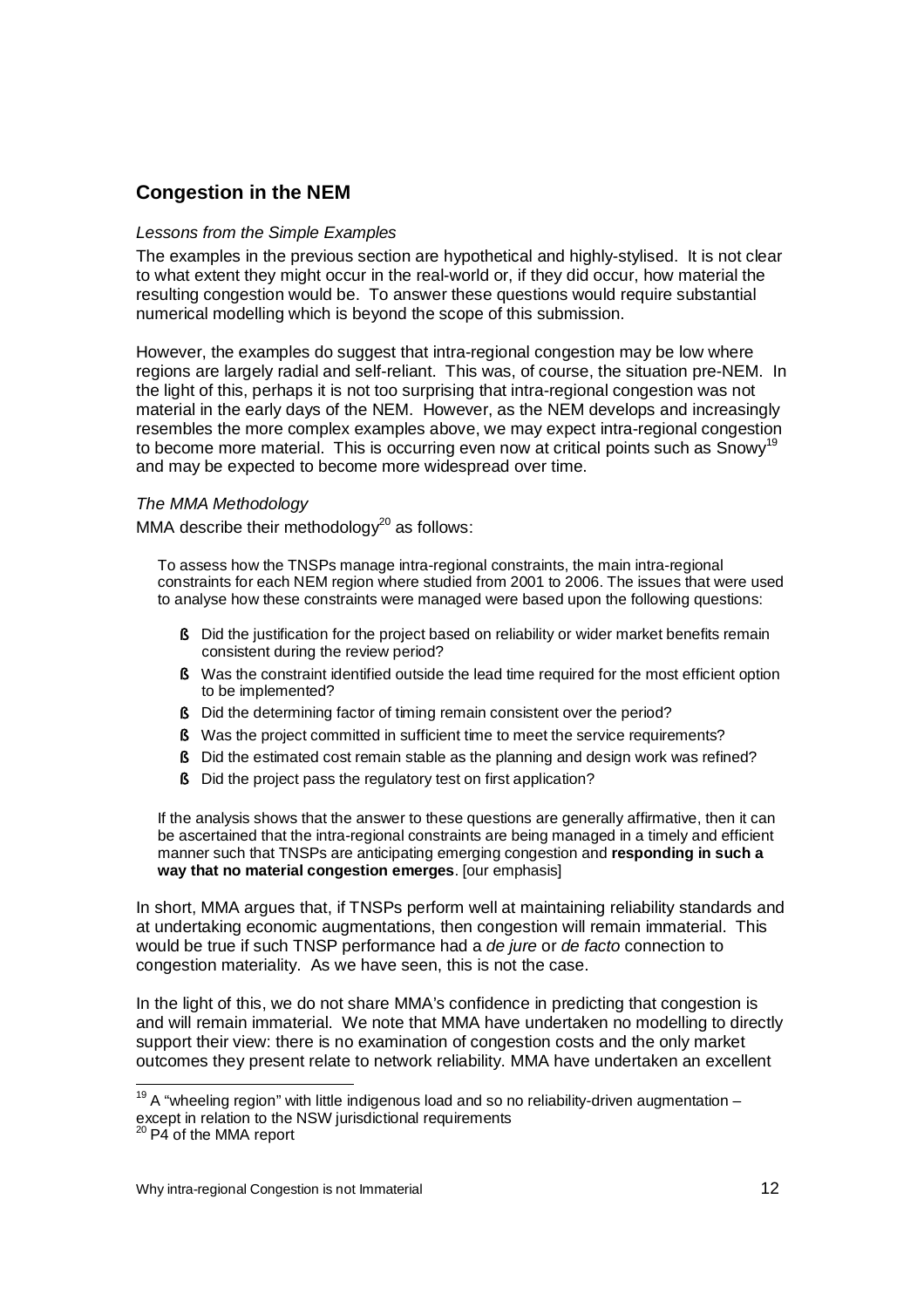study into whether TNSPs are effective at developing their networks, but have not satisfactorily addressed or answered the question of congestion materiality.

#### Other Studies of intra-regional congestion

There are <sup>a</sup> number of other studies which address the question of congestion materiality.

 $IES^{21}$  $IES<sup>21</sup>$  analysed historical data on the number of constraints in the NEM and how often they bound. They concluded that:

Presently, there is a large number of system security constraints<sup>22</sup> in the NEM with many new constraints added each month... [This] suggests that it will be difficult to set up an effective congestion management regime that focuses only on <sup>a</sup> small proportion of constraints. In fact, it would probably be more satisfactory in many ways to have all security constraints incorporated into <sup>a</sup> congestion management regime.

> Darryl Biggar<sup>23</sup> Darryl Biggar<sup>23</sup>, a consultant to the AEMC on the Congestion Management Review, has also analysed historical data, in this case to assess how often individual generator nodes are affected by intra-regional congestion. He concluded that:

> Mis-pricing is <sup>a</sup> frequent and enduring issue at <sup>a</sup> relatively large number of [generator] connection points…The number of mis-priced connection points and the average number of hours of mis-pricing per connection point has been increasing quite rapidly over the  $p$ ast three years<sup>24</sup> past three years<sup>24</sup>.

 $\blacksquare$  The AER $^{25}$ The AER<sup>25</sup> has also analysed historical data to estimate the impact of congestion (inter-<br>and intra-regional) as part of the development of market-based operational incentives for TNSPs. It concluded that "significant" intra-regional congestion occurred in 2004-5 in the following locations:

- • in central Queensland, constraining on Gladstone and Stanwell and constraining off Callide B and C, for around 190 hours
- •in far north Queensland, constraining off Yabulu, for around 70 hours
- •between central Queensland and Brisbane load centre; for around 44 hours
- • around Boyne Island (in central Queensland) constraining on Gladstone for around 39 hours
- • in the Latrobe Valley (in eastern Victoria) constraining local generation for more than 100 hours;
	- •between Liddell and Newcastle (in northern NSW) for around 94 hours

 <sup>21</sup> <sup>21</sup> IES Submission to the Congestion Management Review, April 2006<br><sup>22</sup> inter-regional and intra-regional

<sup>22</sup>

<sup>&</sup>lt;sup>23</sup> Congestion Management Issues: How significant is the mis-pricing impact of intra-regional congestion in the NEM, October 2006

 $^{24}$  We quote this finding because such "mis-pricing" indicates the presence of material intraregional congestion and not because we necessarily support the author's views on how such mispricing could or should be corrected. Indeed, the more general issue of how intra-regional

congestion might be addressed is beyond the scope of this report.<br><sup>25</sup> Indicators of the market impact of transmission congestion, Report for 2004–05, October 2006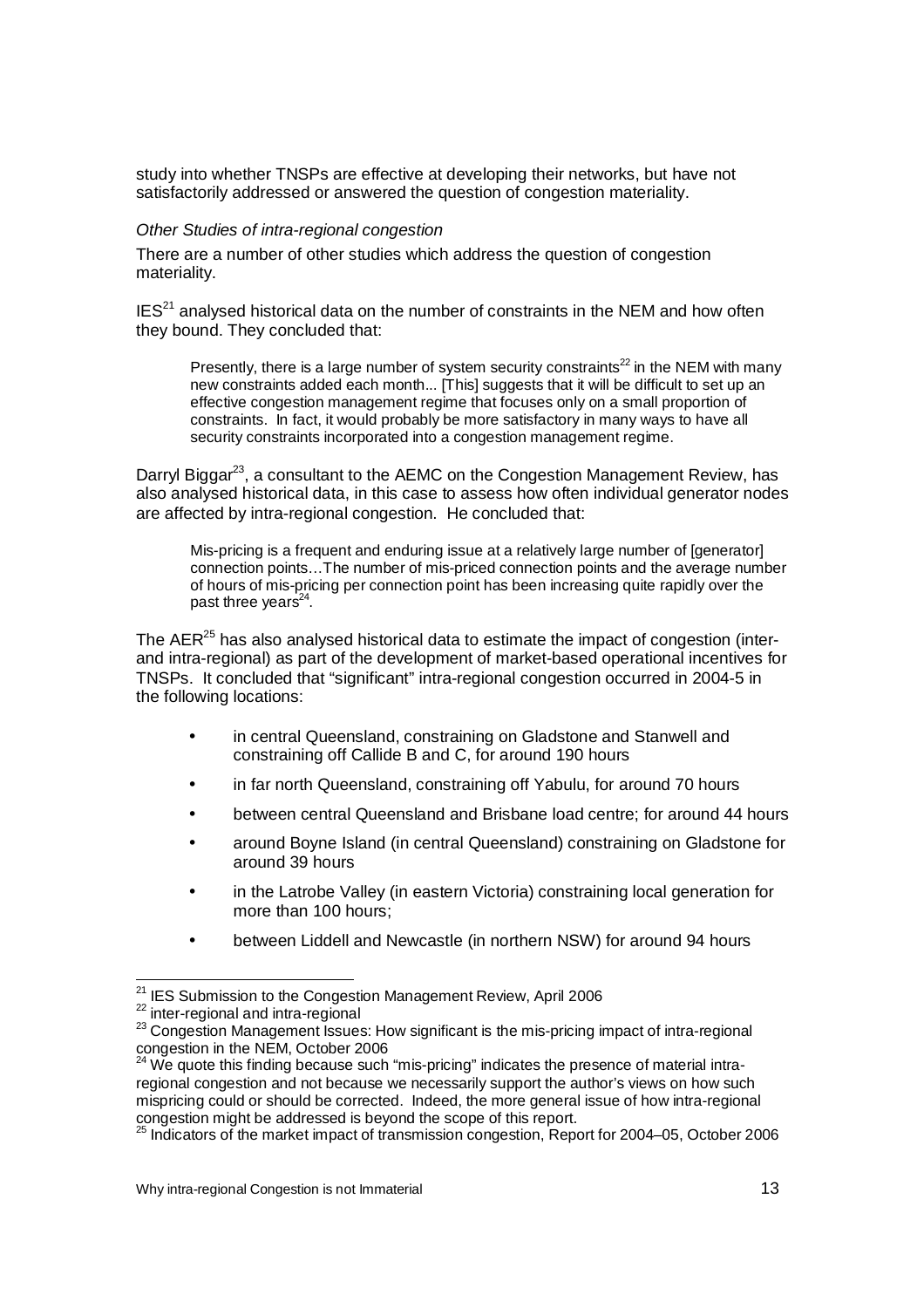- • between Sydney West and Regentville, affecting dispatch for around 14 hours and the contract of the bours of the contract of the contract of the contract of the contract of the con
	- •along the western Sydney transmission ring, affecting dispatch for 41 hours

The list above includes only the intra-regional constraints which are "internal to <sup>a</sup> single region". The analysis also identified many hybrid constraints – intra-regional constraints affecting inter-regional flows – such as those in northern NSW affecting flows on QNI. The analysis estimated that the total cost of constraints (inter- and intra-regional) was  $$45m$  for the 2004-05 year $^{26}$ \$45m for the 2004-05 year<sup>26</sup> up from \$36m in the previous year. It is widely expected that the total cost of constraints for 2005-06 will be higher still.

## Costs of Congestion for Market Participants

It should be borne in mind that the congestion estimates discussed above are measures of realised congestion. These figures do not and cannot estimate the indirect impacts of congestion on market participants arising from the risks of potential congestion. The volatile and disparate nature of intra-regional congestion – as revealed in the AER report for example - makes these risks high and difficult to manage.

## **Summary**

Our hypothetical analysis suggests that intra-regional congestion in the NEM is likely to trend higher over time as the grid evolves. Some empirical studies seem to support this view. Since MMA have mistakenly relied on TNSP performance as <sup>a</sup> prime indicator and driver of congestion relief, we think that their conclusion on congestion materiality is flawed.

<sup>&</sup>lt;u>26</u> <sup>26</sup> Indicators of the market impact of transmission congestion, Report for 2004–05, October 2006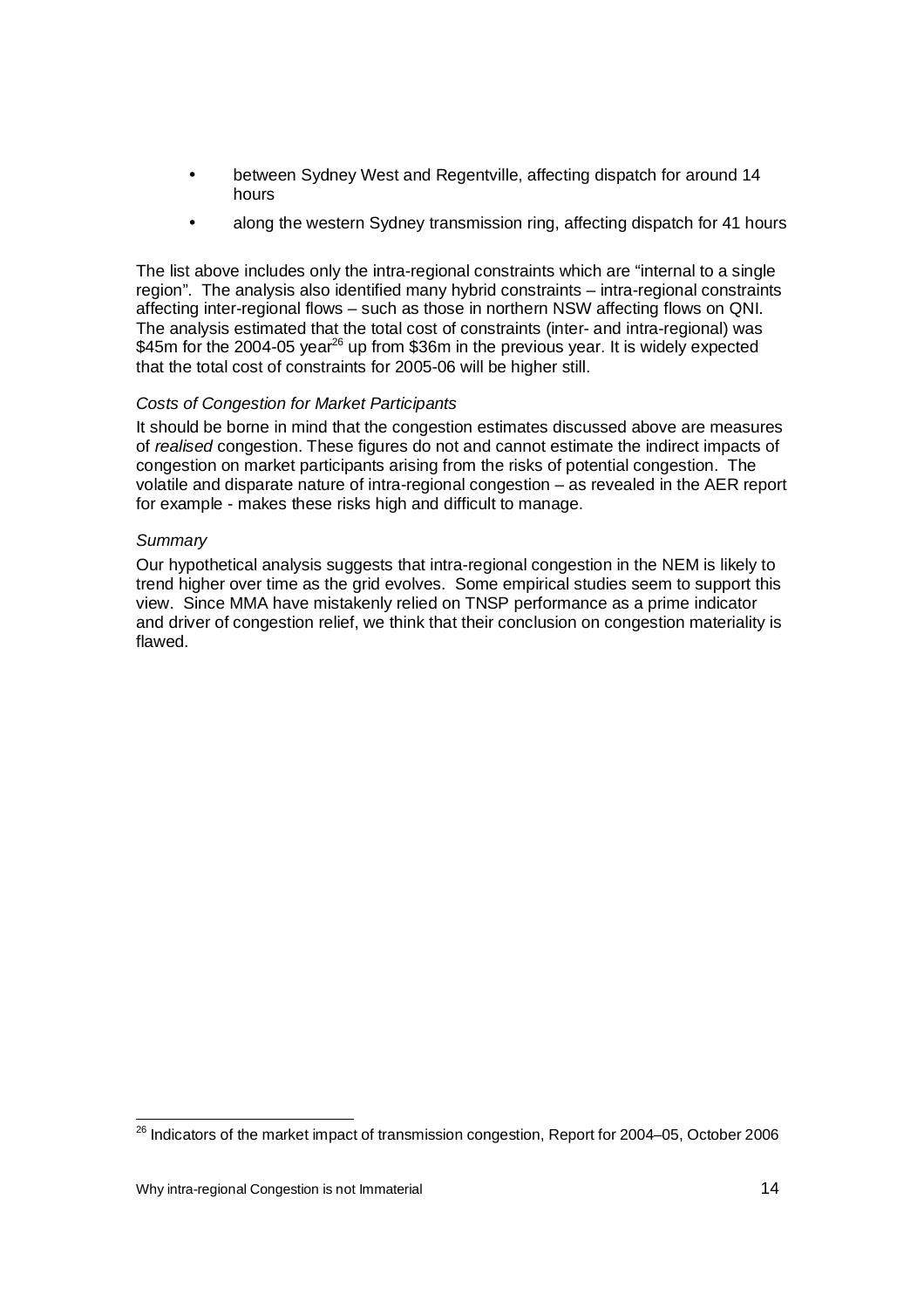# **Congestion in <sup>a</sup> National Grid**

 $\blacksquare$  The MCE and COAG $^{27}$ The MCE and COAG<sup>27</sup> have established a policy objective of achieving a "full national transmission grid". It is worth considering what such <sup>a</sup> grid might look like.

Our interpretation would be that, under such <sup>a</sup> vision, jurisdictional boundaries would become irrelevant. Augmentation would continue to take place based on economic and reliability considerations, but State boundaries would not be <sup>a</sup> factor. Thus, for example, Transgrid in choosing the lowest cost option to maintain reliability standards, may arrange for augmentation to take place in Queensland (say) or across the Queensland- NSW border, if this were cheaper than any alternative within the borders of NSW $^{28}$  In modelling future reliability, <sup>a</sup> TNSP would be obliged to consider the entire NEM system, not just its own State, plus notional interconnector support.

> This is not to say that regional pricing boundaries are necessarily changed or removed. In any case, the augmentation process is only loosely related to regional boundaries<sup>29</sup>. Neither is it to say that <sup>a</sup> single reliability standard must apply across the NEM. In fact, South Australia already has different standards in different parts of the State.

Over the longer-term (as the legacy of State-based grids fades) where would material congestion occur in such <sup>a</sup> national grid? If constraint boundaries happened to align exactly with political boundaries, it would either be coincidental or, in <sup>a</sup> few limited cases<sup>30</sup> cases<sup>30</sup> reflect constraint boundaries aligning naturally with political ones. To take an analogy, major constraints on the England and Wales grid (which has long operated as <sup>a</sup> "national" grid) rarely if ever align with the Wales-England border.

Thus, in such <sup>a</sup> grid, the vast majority of congestion will be intra-regional. Only occasionally will the "stars align" to create <sup>a</sup> true inter-regional constraint. So, unless augmentation objectives are changed so that all material congestion is explicitly targeted and removed  $\sim 31$ and removed $31$ , intra-regional congestion should become increasingly material over time.

> Conversely, if the framing of existing reliability standards and TNSP obligations is such that most material congestion will occur at state boundaries over the long term, the rules must be inconsistent and incompatible with the vision of <sup>a</sup> national grid. Steps have already been taken to redress such an intra-regional "bias". For example, the ANTS process helps to promote inter-TNSP co-operation in developing inter-regional augmentation. In doing this, it is likely to reduce inter-regional congestion and at the

<sup>&</sup>lt;u>27 and 27</u>  $\frac{27}{28}$  through the ERIG process

<sup>&</sup>lt;sup>28</sup> indeed, it is not entirely clear whether they are obliged to do this presently. Although clause S5.1.2.2 is titled "network service within a region" nothing in it appears to preclude taking account of network capacity and constraints outside the region. Indeed, TNSPs currently make some allowance for inter-regional flows when assessing whether reliability standards are met.<br><sup>29</sup> The Rules are unclear about the status of States and regions in the context of augmentation.

For example, clause S5.1.2.2 is titled "network services within <sup>a</sup> region". However, jurisdictional planning standards apply across individual States, irrespective of region boundaries. The Regulatory Test makes no reference to regions and only refers to jurisdictions in relation to reliability standards. reliability standards.

 $30$  in fact, the Tasmania-Victoria boundary is the only one we can think of

<sup>31</sup> <sup>31</sup> the "aluminium sheet" option which, of course, we do not support and which is inconsistent with the NEM objective the NEM objective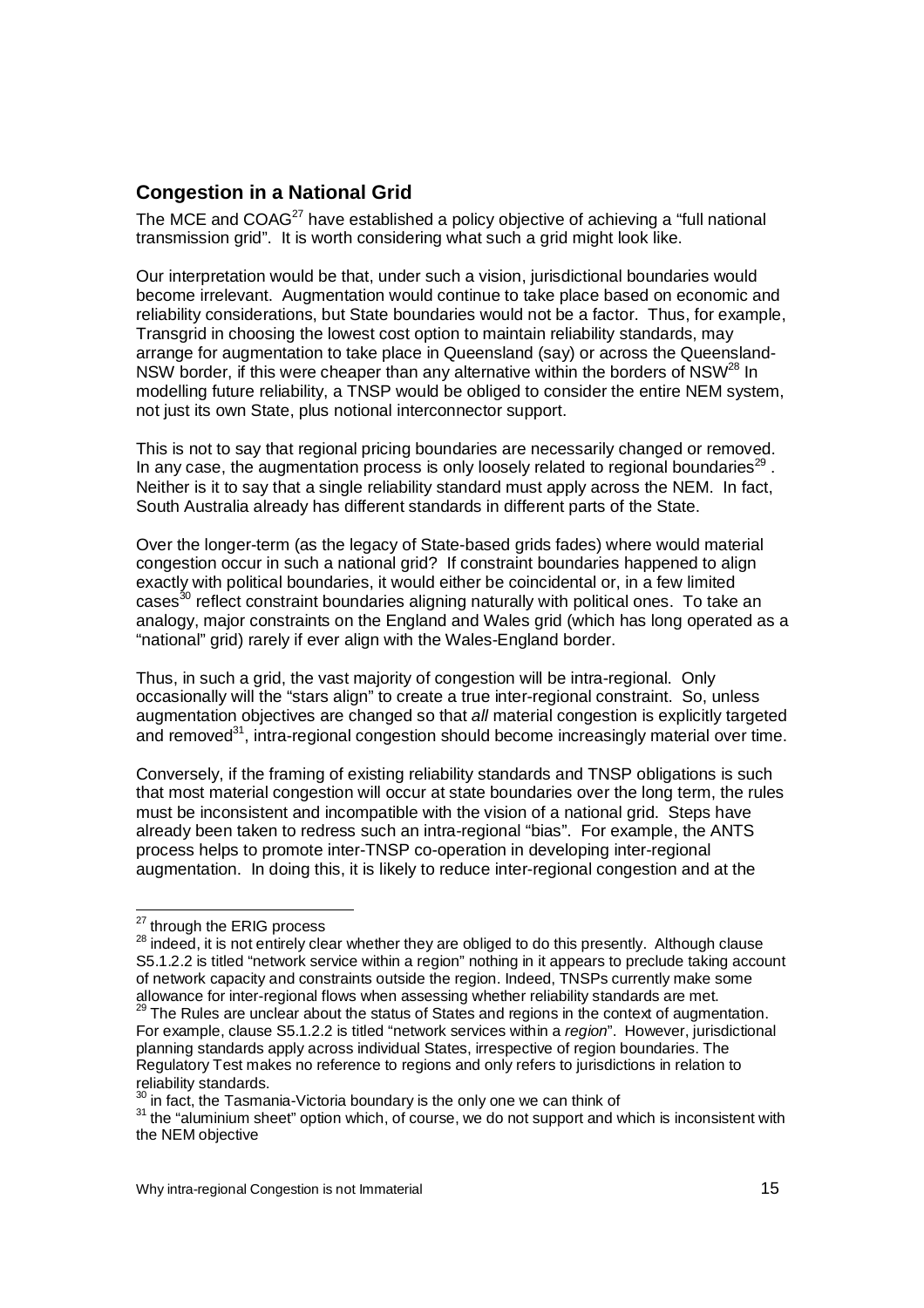same time (as shown in the examples) create new situations where intra-regional congestion may occur.

> In summary, economic levels of congestion in <sup>a</sup> truly national grid should occur both intra-regionally and inter-regionally. Over time, intra-regional congestion should increase and inter-regional congestion should decrease, until the latter occurs only by coincidence where electrical and political boundaries happen to coincide.

In its recent Annual National Transmission Statement<sup>32</sup>, NEMMCO estimated the present value of all congestion in the NEM (from 2009/10 onwards) at \$2.2bn. Of course, some of this can be removed through economic augmentation and much of it will be inter-regional. Nevertheless, in the context of <sup>a</sup> National Grid, with congestion increasingly being intra-regional, it is difficult to envisage how intra-regional congestion could become and remain immaterial.

<sup>&</sup>lt;sup>32</sup> Statement of Opportunities 2006, Executive Briefing, P19